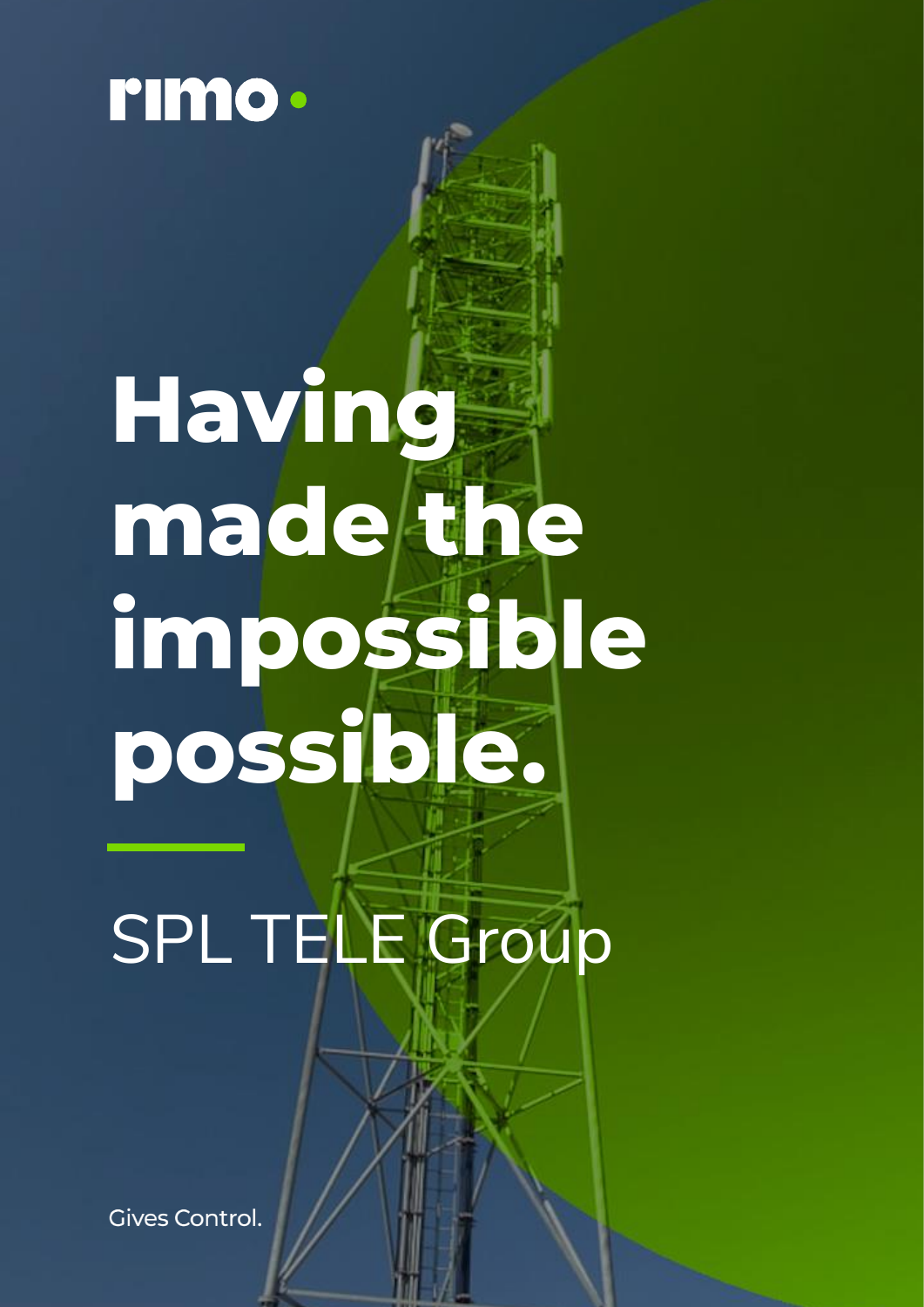Special requirements demand special solutions: Rimo helps the SPL TELE Group to handle projects that would otherwise be difficult to implement in this way.

## **PARTNER**

SPL TELE is the Austrian market leader in services for mobile communications providers.

These range from preventive and corrective maintenance to conversion and dismantling of radio sites to new construction.

However, even for a market leader, the consolidation of 2 networks (over 8,600 sites throughout Austria) with simultaneous modernization to LTE technology was not an everyday task.

## **CHALLENGES**

Special challenges here:

- The desired project duration of 18 months without a project start-up phase.
- The long product delivery times in relation to the project duration made "site-based delivery" impossible.
- There was no logistics service provider on the Austrian market that could meet the requirements for assembling and serial number tracking.
- The strict and extensive acceptance criteria.

# *The central element in solving the challenges was the efficient distribution of information.*

Rimo, which is structured as an online and real-time system throughout, provided the ideal starting point for this. In addition, the software was already in use within the SPL TELE Group for corrective maintenance.



*Rimo gives us better information about the project progress and enables optimal information exchange with our customers and partners, which, in addition to increased customer satisfaction and together with automation, directly leads to savings and efficiency.* **Florian Schütz, CEO**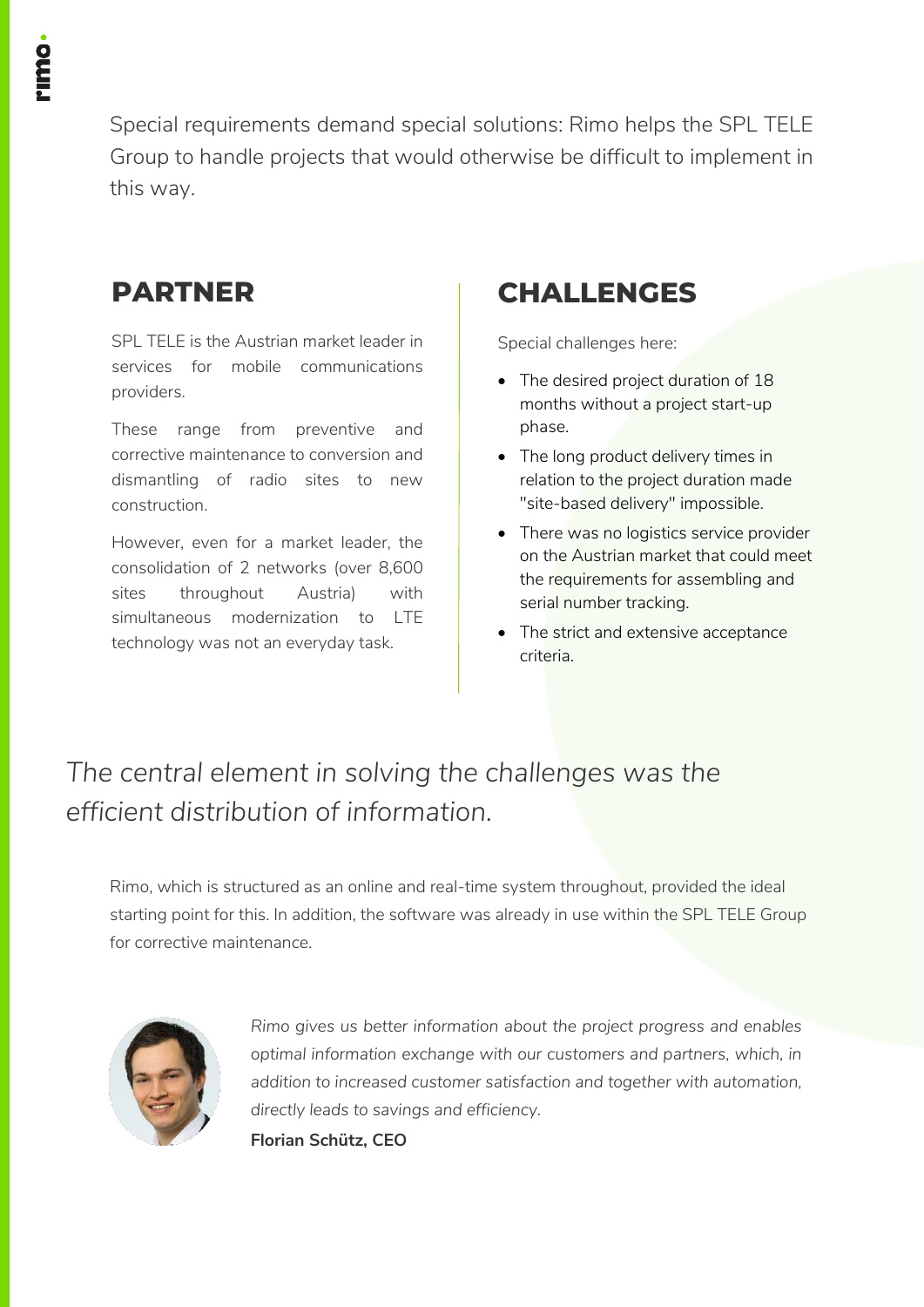

The processes were initially only roughly defined in order to analyze the interrelationships and determine the order of implementation.



First of all, the actual situation of the sites was recorded and the site solution defined. This was done directly at the site just a few weeks after the order was placed together with the end customer and directly in Rimo using a tablet. At the same time, the as-built documentation for the sites was uploaded to Rimo.



From this point on, the workflow for the planners (external and internal) started. The latter not only had the data from the walk-through and the inventory, but also documented the planning results in Rimo and sent them to the customer for approval in the system.



This was followed by the materialization (with the help of a demand report) by the responsible site manager, again Rimo was able to simplify the work and reduce errors with predefined Site Solutions & Configurations.



As soon as the requisition was created and released, it was also available to the logistics and assembling team. Here, of course, the sequence was synchronized according to the customer's specifications (swap planning), at



approx. 300 pallets per week could only be prepared "just in time", as otherwise the space requirement and thus the costs would have exploded. Every relevant material movement was also synchronized with the customer systems.



Another task was the scheduling of the construction crews, which not only had to arrive on site promptly with the material, but also in line with the customer's planning. The correct sequence of trades, electricity, air conditioning, technology or crane support was just as important as maintaining the shortest possible routes and recording and transmitting all data relevant to quality and documentation.



This was only possible because every employee - or at least every team - always had access to Rimo, documented all activities there, and also had to file the corresponding documents for the work package in Rimo (photos, plans, etc.).



During the acceptance and billing of service items as well as the recording of quality deviations and their elimination, both the customer and the subcontractor carried out steps directly in Rimo or were connected to the tool via corresponding interfaces.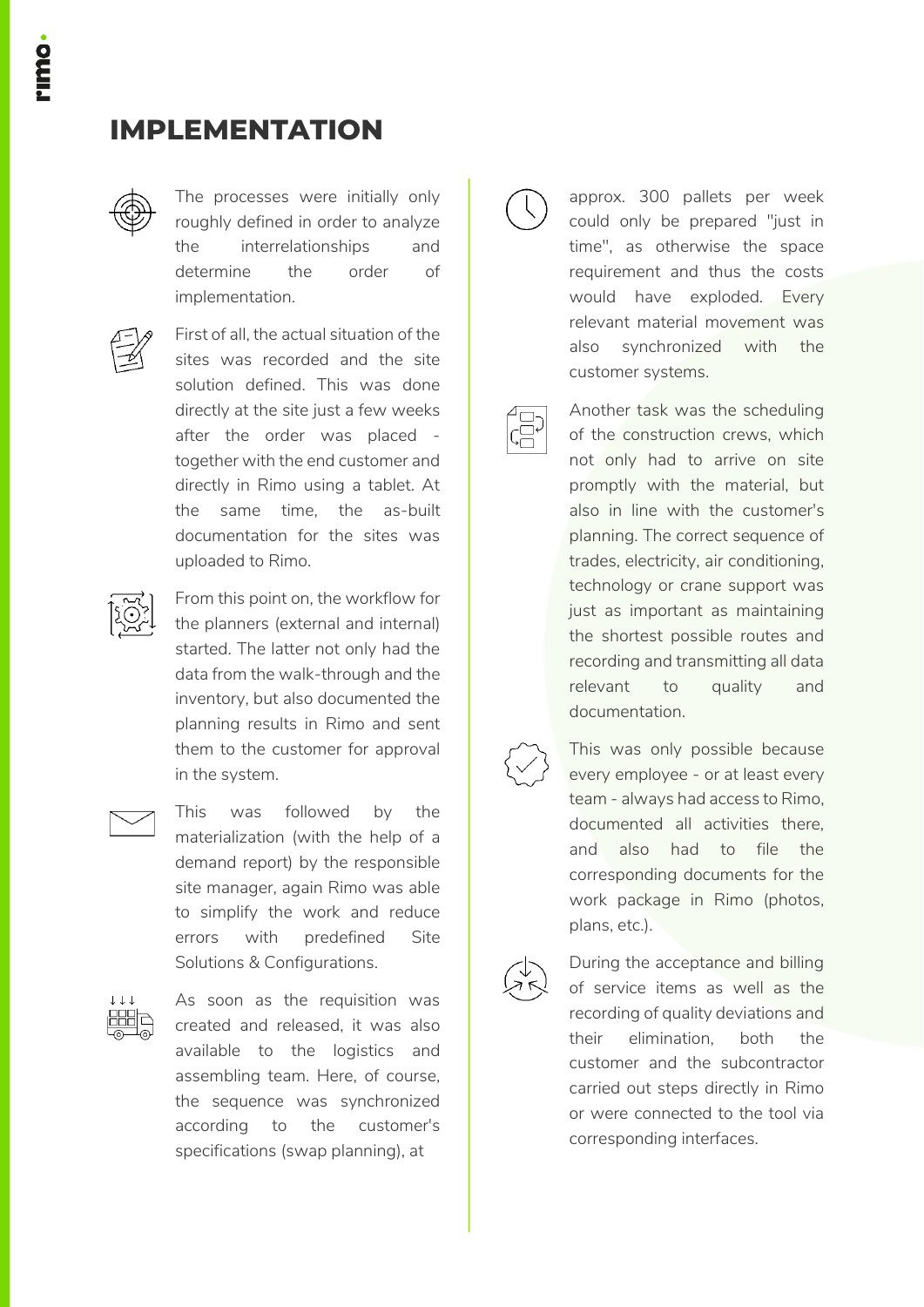## **FACTS & FIGURES**

312 30 28 74<br>USERS COMPANIES ROLES TEAMS U S E R S COMPANIES

FLOWS

87 192.475 399.694<br>WORK- WORKPACKAGES MONITORED ACTIONS W O R K P A C K A G E S

21.325 300 50.047 L V - P O S I T I O N S AT UP TO 9 / SECOND PER MONTH S E T T L E D

+20TB 490MB 3,6T

. D O C U M E N T S OF DATA PER HOUR WITH +600.000 FILES E X C H A N G E D FOR REPORTING & BI OF CUSTOMER DOCU

Thanks to the central distribution of information, everyone involved always knew their tasks and received exactly the information they needed at the time.

This led to the fact that the amount of training required for operation and process changes was practically zero, which is a key criterion talking about a project with

more than 300 participants from 30 companies.

The SPL TELE Group estimates that more than 30,000 man-hours were saved during project implementation. The advantages with partners and subcontractors are not even considered here.